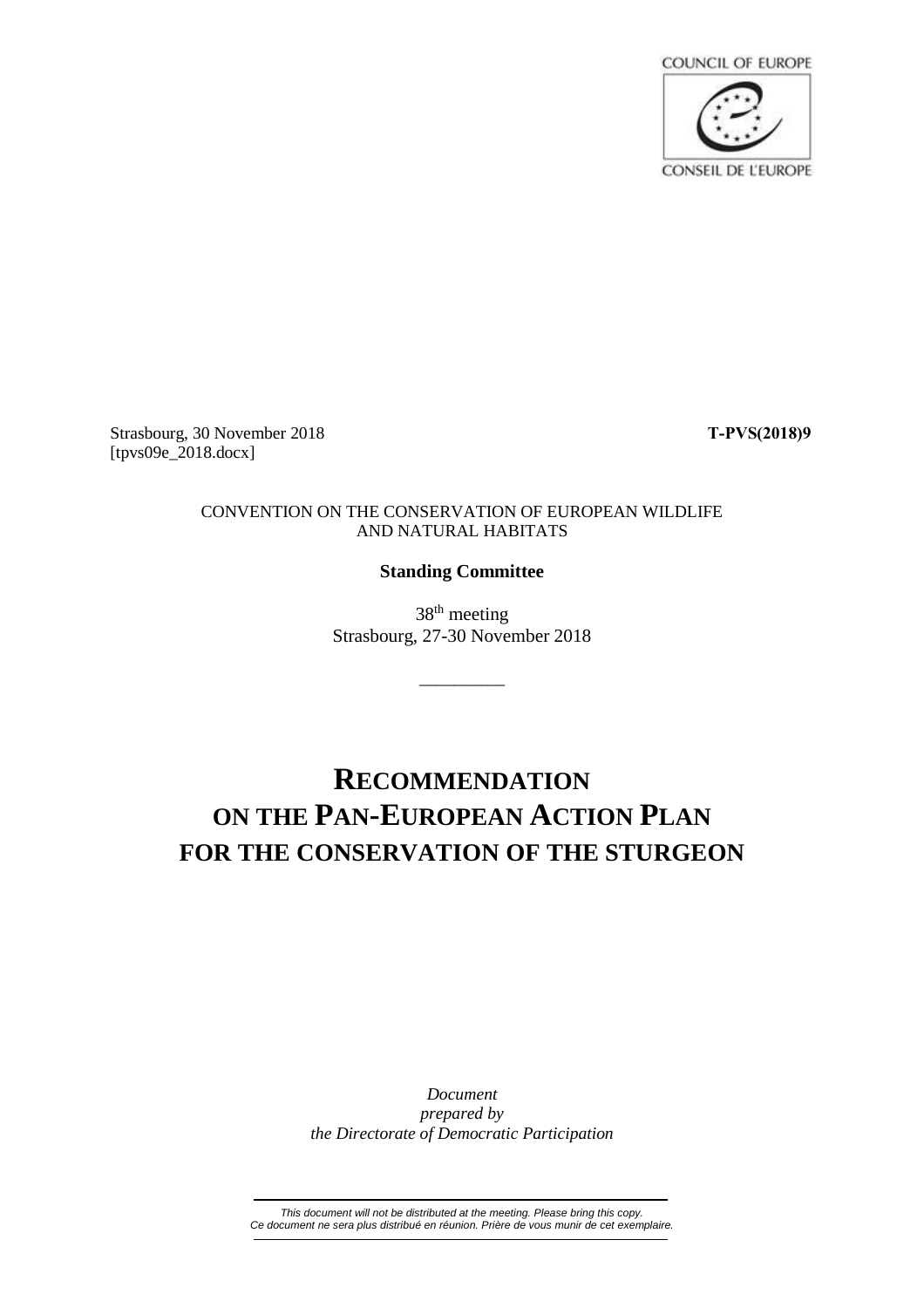

Convention on the Conservation of European Wildlife and Natural Habitats

Standing Committee

#### **Recommendation No. 199 (2018) of the Standing Committee, adopted on 30 November 2018 on the Pan-European Action Plan for the conservation of the sturgeon**

The Standing Committee of the Convention on the Conservation of European Wildlife and Natural Habitats, acting under the terms of Article 14 of the Convention,

Having regard to the aims of the Convention to conserve wild flora and fauna and their natural habitats;

Recalling that Article 1, paragraph 2 of the Convention requires Parties to give particular emphasis to the conservation of endangered and vulnerable species;

Recalling that Article 3 of the Convention requires Parties to take the necessary steps to promote national policies for the conservation of wild fauna and natural habitats, with particular attention to endangered and vulnerable species, especially endemic ones, and endangered habitats;

Recalling that Article 4.1 of the Convention requires Parties to take appropriate and necessary legislative and administrative measures to ensure the conservation of the habitats of the wild flora and fauna species, especially those specified in Appendices I and II, and the conservation of endangered natural habitats;

Recalling its Recommendation No. 59 (1997) on the Drafting and Implementation of Action Plans of Wild Fauna Species;

Recalling its Recommendation No. 41 (1993) on the protection of freshwater fish;

Recalling its Recommendation No. 116 (2005) on the conservation of sturgeons (*Acipenseridae*) in the Danube River Basin;

Recalling its Recommendation No. 127 (2007) of the Standing Committee on the conservation and restoration of the European sturgeon (*Acipenser sturio*);

Recalling the report on the status of implementation of the Action Plan for the Conservation of sturgeons (*Acipenseridae*) in the Danube River Basin, prepared by DSTF [document [T-PVS/Inf\(2017\)22\]](https://search.coe.int/bern-convention/Pages/result_details.aspx?ObjectId=0900001680764661) and presented at its  $37<sup>th</sup>$  meeting in December 2017;

Alarmed by the fact that the species continue to be in critical danger of extinction;

Reminding that, despite the adoption of several Action Plans for sturgeons in Europe in the past 15 years, the species remains one of the most threatened fish in Europe, with no signs of recovery;

Aware that the reasons for the unsuccessful conservation efforts in the past 15 years are complex and relate to various but interlinked issues such as lack of resources, of coordination of action and of awareness of both the public and policy-makers;

Desirous to speed up conservation efforts in favour of sturgeons in Europe, in coordination and cooperation with all other competent MEAs, actors and institutions/platforms, both governmental and non-governmental;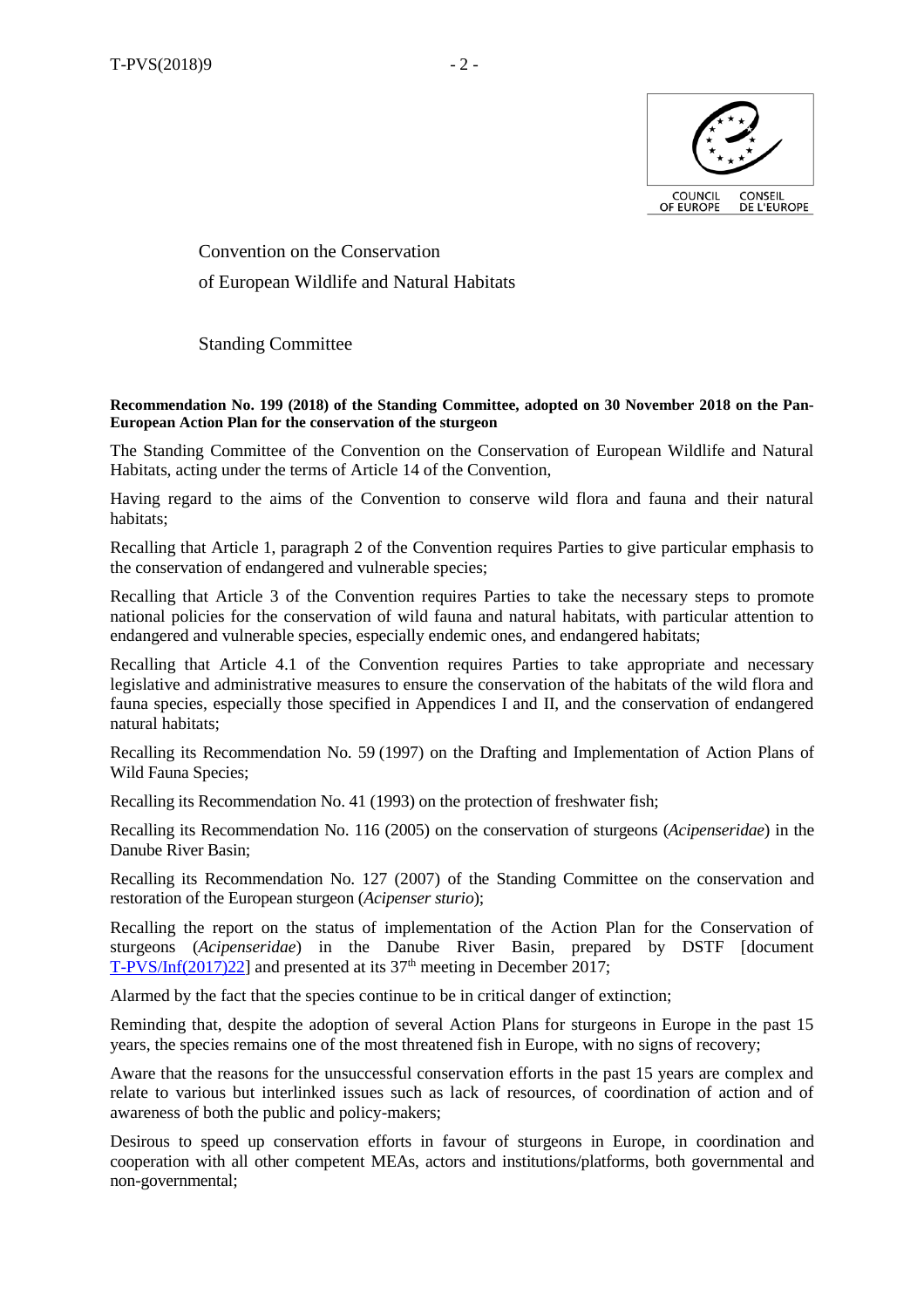Eager to avoid a further loss of biological diversity in Europe and in particular of this flagship species for river ecosystems,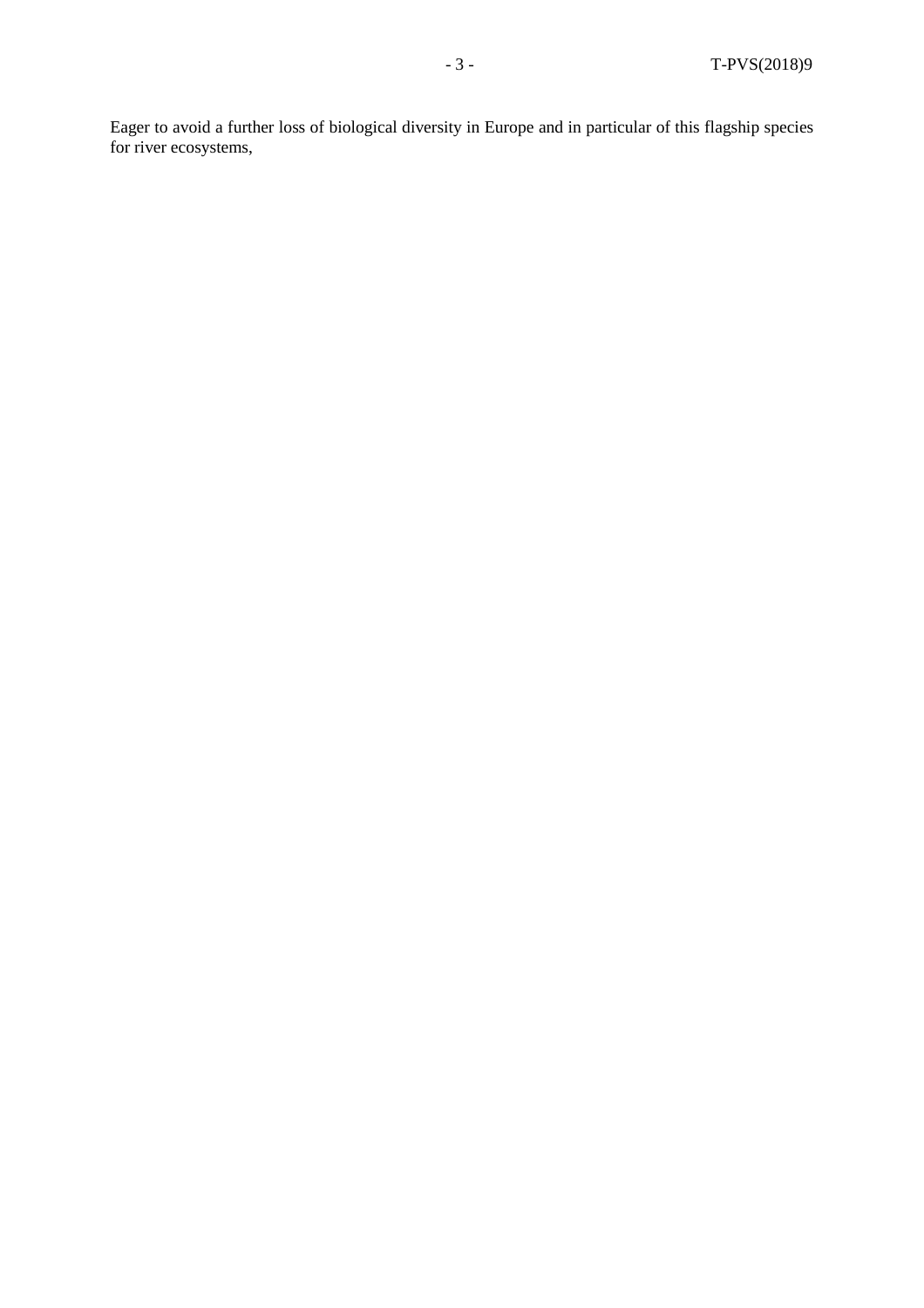Recommends Contracting Parties to the Convention and invites Observer States to:

1. Fully implement all measures included in the Pan-European Action Plan for sturgeons [document T-PVS/Inf(2018)6];

Mandates the Secretariat of the Bern Convention to:

- 1. Closely monitor the implementation of the Action Plan with all competent MEAs, actors and institutions, both governmental and non-governmental, if possible through the setting-up of a dedicated working group;
- 2. Coordinate the implementation of regular reporting on the implementation of the Action Plan at national level, with the support of the dedicated working group, for the purposes of monitoring progress in the implementation of recommended actions and of allowing adaptive management;